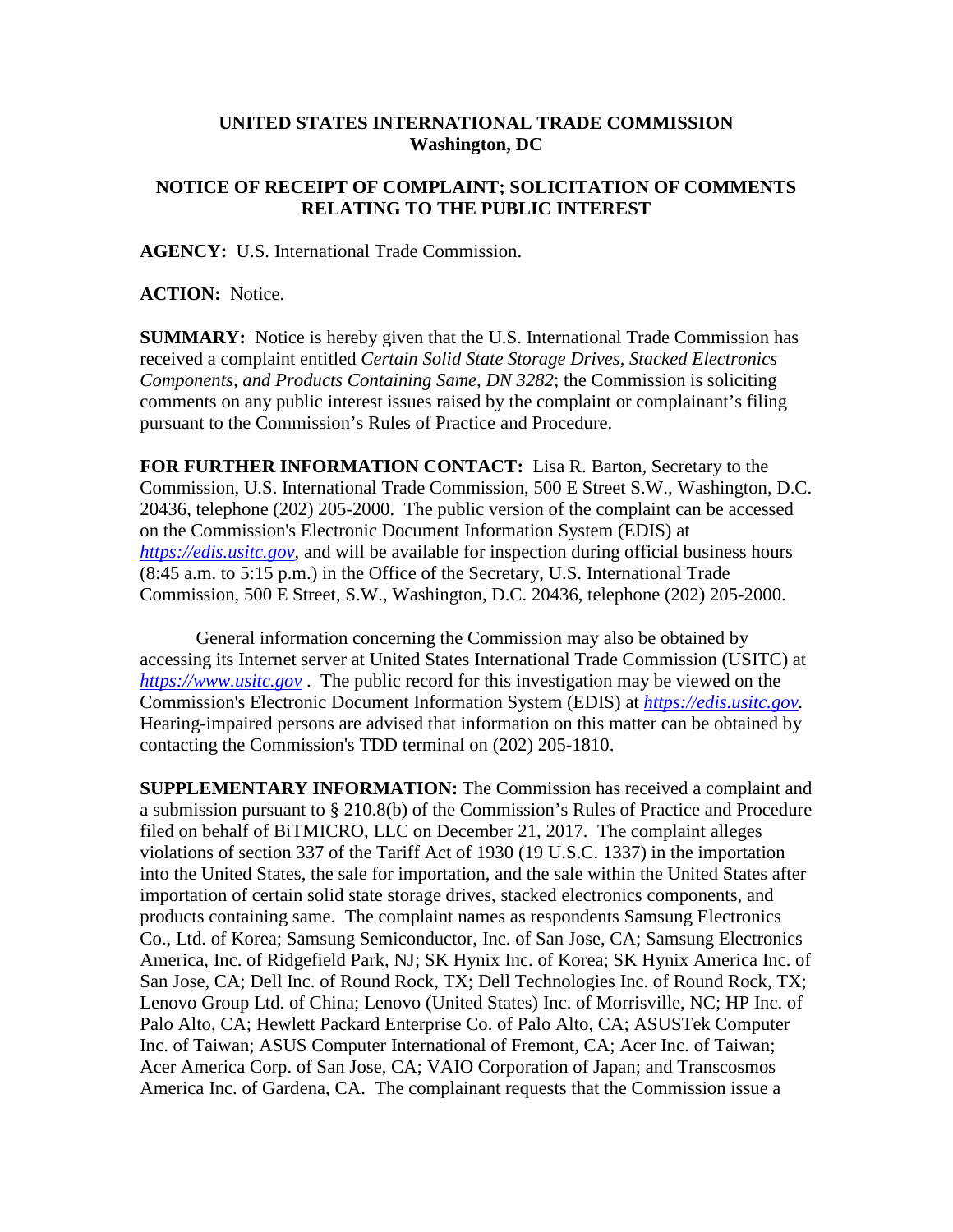limited exclusion order, cease and desist orders, and impose a bond upon respondents' alleged infringing articles during the 60-day Presidential review period pursuant to 19 U.S.C. 1337(j).

Proposed respondents, other interested parties, and members of the public are invited to file comments, not to exceed five (5) pages in length, inclusive of attachments, on any public interest issues raised by the complaint or § 210.8(b) filing. Comments should address whether issuance of the relief specifically requested by the complainant in this investigation would affect the public health and welfare in the United States, competitive conditions in the United States economy, the production of like or directly competitive articles in the United States, or United States consumers.

In particular, the Commission is interested in comments that:

- (i) explain how the articles potentially subject to the requested remedial orders are used in the United States;
- (ii) identify any public health, safety, or welfare concerns in the United States relating to the requested remedial orders;
- (iii) identify like or directly competitive articles that complainant, its licensees, or third parties make in the United States which could replace the subject articles if they were to be excluded;
- (iv) indicate whether complainant, complainant's licensees, and/or third party suppliers have the capacity to replace the volume of articles potentially subject to the requested exclusion order and/or a cease and desist order within a commercially reasonable time; and
- (v) explain how the requested remedial orders would impact United States consumers.

Written submissions must be filed no later than by close of business, eight calendar days after the date of publication of this notice in the *Federal Register*. There will be further opportunities for comment on the public interest after the issuance of any final initial determination in this investigation.

Persons filing written submissions must file the original document electronically on or before the deadlines stated above and submit 8 true paper copies to the Office of the Secretary by noon the next day pursuant to § 210.4(f) of the Commission's Rules of Practice and Procedure (19 CFR 210.4(f)). Submissions should refer to the docket number ("Docket No. 3282) in a prominent place on the cover page and/or the first page. (See Handbook for Electonic Filing Procedures, *Electronic Filing Procedures*<sup>[1](#page-1-0)</sup>). Persons with questions regarding filing should contact the Secretary (202-205-2000).

 $\overline{a}$ 

<span id="page-1-0"></span><sup>1</sup> Handbook for Electronic Filing Procedures: *[https://www.usitc.gov/documents/handbook\\_on\\_filing\\_procedures.pdf](https://www.usitc.gov/documents/handbook_on_filing_procedures.pdf)*